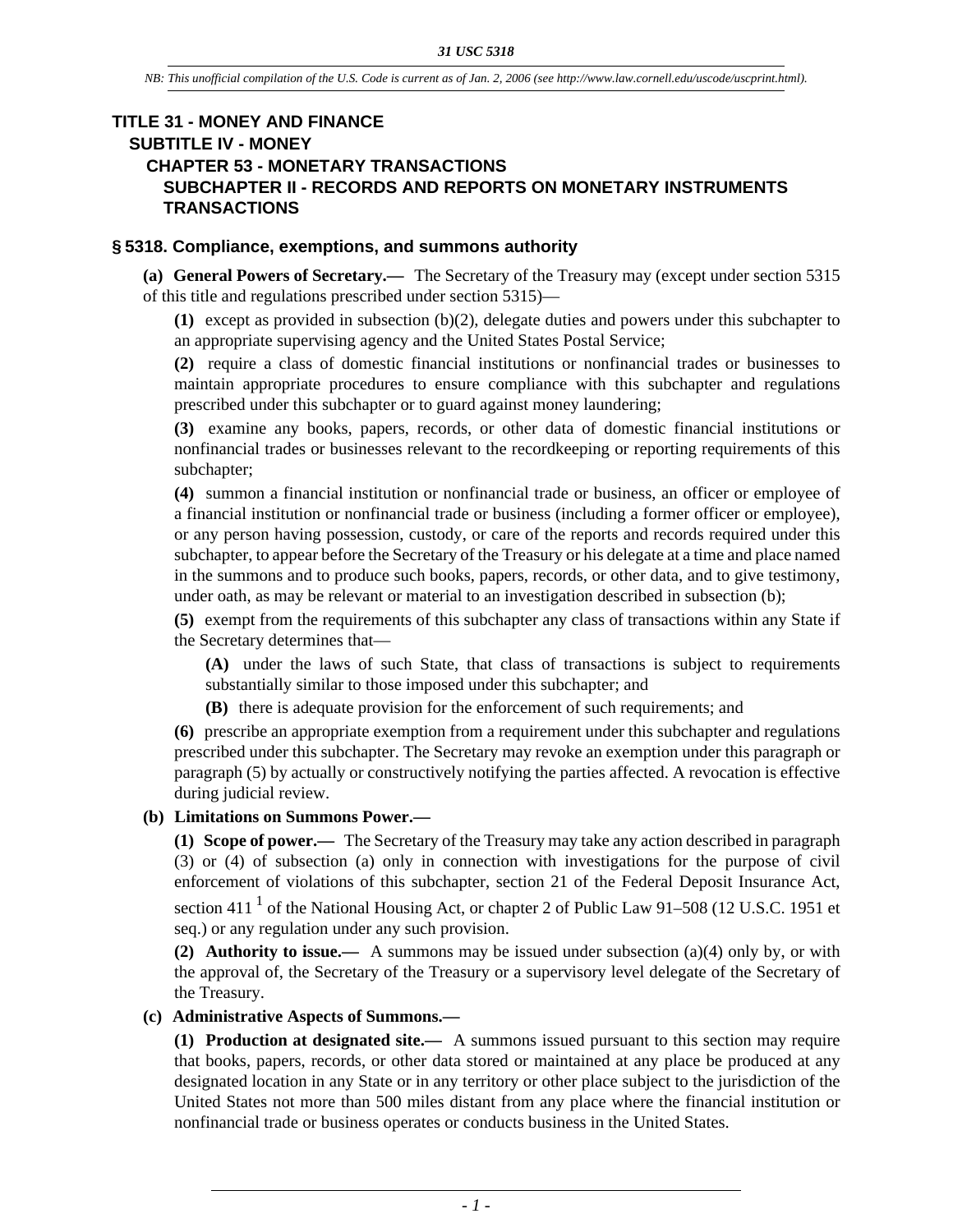**(2) Fees and travel expenses.—** Persons summoned under this section shall be paid the same fees and mileage for travel in the United States that are paid witnesses in the courts of the United States.

**(3) No liability for expenses.—** The United States shall not be liable for any expense, other than an expense described in paragraph (2), incurred in connection with the production of books, papers, records, or other data under this section.

**(d) Service of Summons.—** Service of a summons issued under this section may be by registered mail or in such other manner calculated to give actual notice as the Secretary may prescribe by regulation.

## **(e) Contumacy or Refusal.—**

**(1) Referral to attorney general.—** In case of contumacy by a person issued a summons under paragraph (3) or (4) of subsection (a) or a refusal by such person to obey such summons, the Secretary of the Treasury shall refer the matter to the Attorney General.

**(2) Jurisdiction of court.—** The Attorney General may invoke the aid of any court of the United States within the jurisdiction of which—

- **(A)** the investigation which gave rise to the summons is being or has been carried on;
- **(B)** the person summoned is an inhabitant; or
- **(C)** the person summoned carries on business or may be found,

to compel compliance with the summons.

**(3) Court order.—** The court may issue an order requiring the person summoned to appear before the Secretary or his delegate to produce books, papers, records, and other data, to give testimony as may be necessary to explain how such material was compiled and maintained, and to pay the costs of the proceeding.

**(4) Failure to comply with order.—** Any failure to obey the order of the court may be punished by the court as a contempt thereof.

**(5) Service of process.—** All process in any case under this subsection may be served in any judicial district in which such person may be found.

**(f) Written and Signed Statement Required.—** No person shall qualify for an exemption under

subsection (a)(5)<sup>2</sup> unless the relevant financial institution or nonfinancial trade or business prepares and maintains a statement which—

**(1)** describes in detail the reasons why such person is qualified for such exemption; and

**(2)** contains the signature of such person.

# **(g) Reporting of Suspicious Transactions.—**

**(1) In general.—** The Secretary may require any financial institution, and any director, officer, employee, or agent of any financial institution, to report any suspicious transaction relevant to a possible violation of law or regulation.

**(2) Notification prohibited.—**

**(A) In general.—** If a financial institution or any director, officer, employee, or agent of any financial institution, voluntarily or pursuant to this section or any other authority, reports a suspicious transaction to a government agency—

**(i)** the financial institution, director, officer, employee, or agent may not notify any person involved in the transaction that the transaction has been reported; and

**(ii)** no officer or employee of the Federal Government or of any State, local, tribal, or territorial government within the United States, who has any knowledge that such report was made may disclose to any person involved in the transaction that the transaction has been reported, other than as necessary to fulfill the official duties of such officer or employee.

**(B) Disclosures in certain employment references.—**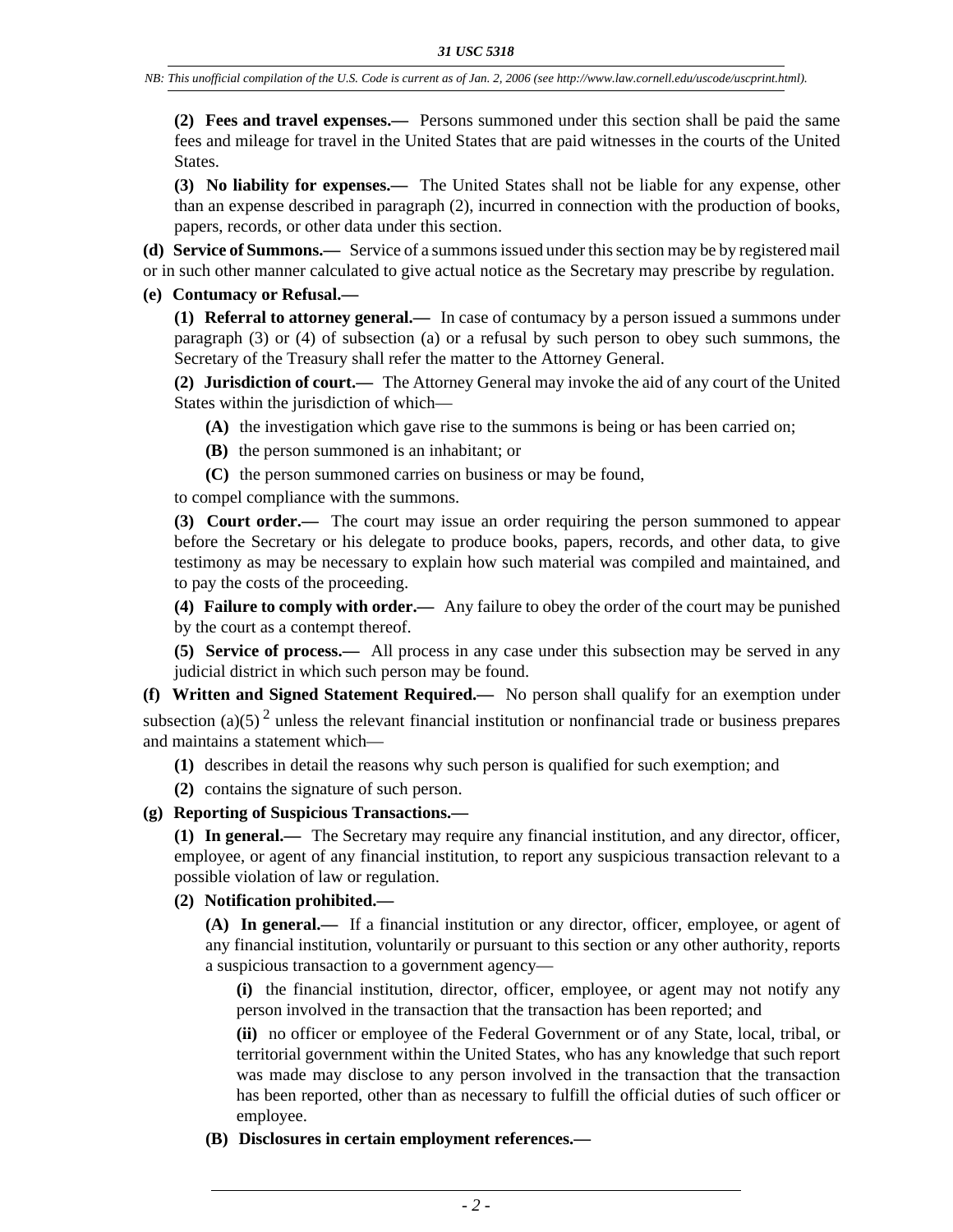**(i) Rule of construction.—** Notwithstanding the application of subparagraph (A) in any other context, subparagraph (A) shall not be construed as prohibiting any financial institution, or any director, officer, employee, or agent of such institution, from including information that was included in a report to which subparagraph (A) applies—

**(I)** in a written employment reference that is provided in accordance with section 18(w) of the Federal Deposit Insurance Act in response to a request from another financial institution; or

**(II)** in a written termination notice or employment reference that is provided in accordance with the rules of a self-regulatory organization registered with the Securities and Exchange Commission or the Commodity Futures Trading Commission,

 except that such written reference or notice may not disclose that such information was also included in any such report, or that such report was made.

**(ii) Information not required.—** Clause (i) shall not be construed, by itself, to create any affirmative duty to include any information described in clause (i) in any employment reference or termination notice referred to in clause (i).

## **(3) Liability for disclosures.—**

**(A) In general.—** Any financial institution that makes a voluntary disclosure of any possible violation of law or regulation to a government agency or makes a disclosure pursuant to this subsection or any other authority, and any director, officer, employee, or agent of such institution who makes, or requires another to make any such disclosure, shall not be liable to any person under any law or regulation of the United States, any constitution, law, or regulation of any State or political subdivision of any State, or under any contract or other legally enforceable agreement (including any arbitration agreement), for such disclosure or for any failure to provide notice of such disclosure to the person who is the subject of such disclosure or any other person identified in the disclosure.

**(B) Rule of construction.—** Subparagraph (A) shall not be construed as creating—

**(i)** any inference that the term "person", as used in such subparagraph, may be construed more broadly than its ordinary usage so as to include any government or agency of government; or

**(ii)** any immunity against, or otherwise affecting, any civil or criminal action brought by any government or agency of government to enforce any constitution, law, or regulation of such government or agency.

#### **(4) Single designee for reporting suspicious transactions.—**

**(A) In general.—** In requiring reports under paragraph (1) of suspicious transactions, the Secretary of the Treasury shall designate, to the extent practicable and appropriate, a single officer or agency of the United States to whom such reports shall be made.

**(B) Duty of designee.—** The officer or agency of the United States designated by the Secretary of the Treasury pursuant to subparagraph (A) shall refer any report of a suspicious transaction to any appropriate law enforcement, supervisory agency, or United States intelligence agency for use in the conduct of intelligence or counterintelligence activities, including analysis, to protect against international terrorism.

**(C) Coordination with other reporting requirements.—** Subparagraph (A) shall not be construed as precluding any supervisory agency for any financial institution from requiring the financial institution to submit any information or report to the agency or another agency pursuant to any other applicable provision of law.

## **(h) Anti-Money Laundering Programs.—**

**(1) In general.—** In order to guard against money laundering through financial institutions, each financial institution shall establish anti-money laundering programs, including, at a minimum—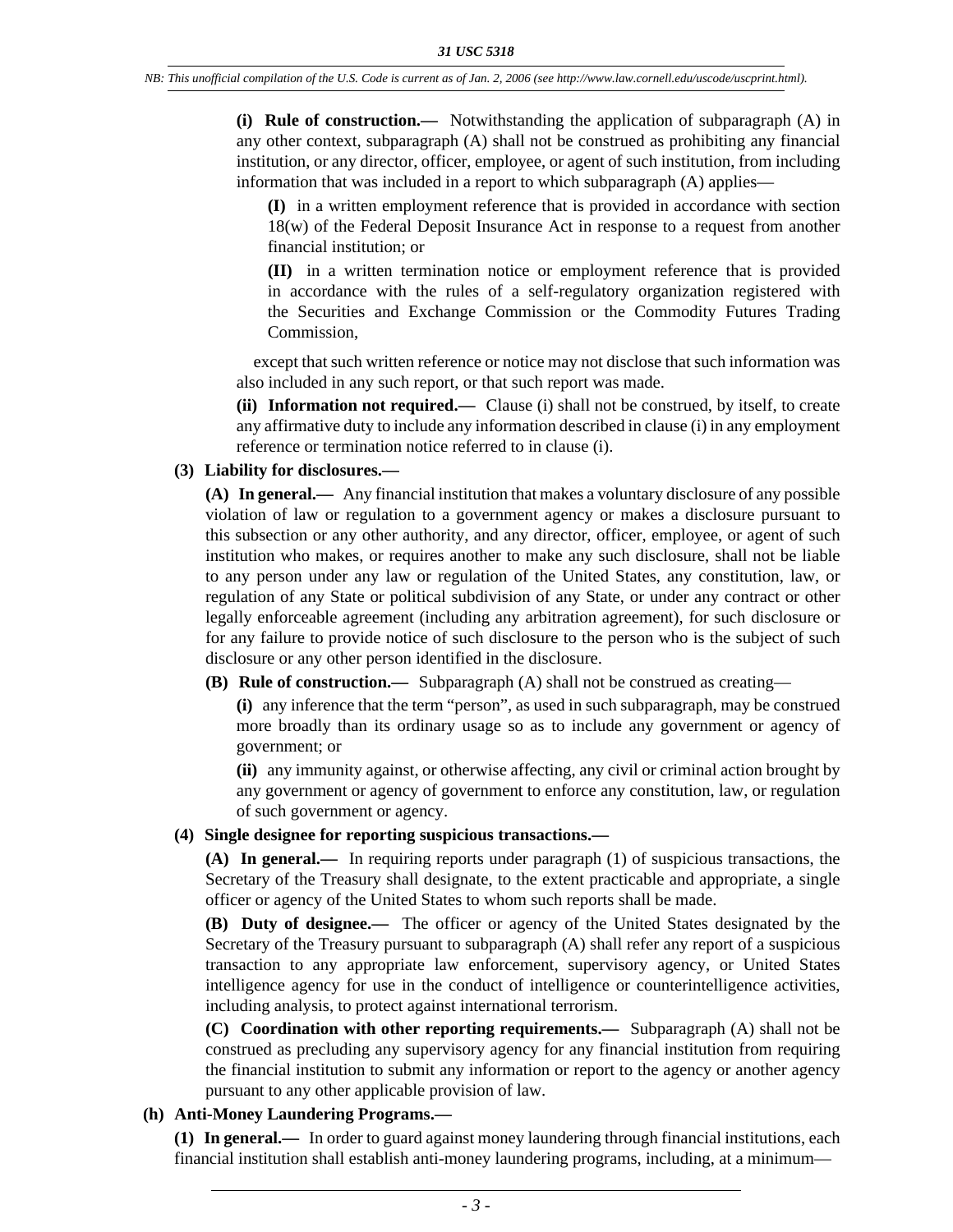- **(A)** the development of internal policies, procedures, and controls;
- **(B)** the designation of a compliance officer;
- **(C)** an ongoing employee training program; and
- **(D)** an independent audit function to test programs.

**(2) Regulations.—** The Secretary of the Treasury, after consultation with the appropriate Federal functional regulator (as defined in section 509 of the Gramm-Leach-Bliley Act), may prescribe minimum standards for programs established under paragraph (1), and may exempt from the application of those standards any financial institution that is not subject to the provisions of the rules contained in part 103 of title 31, of the Code of Federal Regulations, or any successor rule thereto, for so long as such financial institution is not subject to the provisions of such rules.

**(3) Concentration accounts.—** The Secretary may prescribe regulations under this subsection that govern maintenance of concentration accounts by financial institutions, in order to ensure that such accounts are not used to prevent association of the identity of an individual customer with the movement of funds of which the customer is the direct or beneficial owner, which regulations shall, at a minimum—

**(A)** prohibit financial institutions from allowing clients to direct transactions that move their funds into, out of, or through the concentration accounts of the financial institution;

**(B)** prohibit financial institutions and their employees from informing customers of the existence of, or the means of identifying, the concentration accounts of the institution; and

**(C)** require each financial institution to establish written procedures governing the documentation of all transactions involving a concentration account, which procedures shall ensure that, any time a transaction involving a concentration account commingles funds belonging to 1 or more customers, the identity of, and specific amount belonging to, each customer is documented.

## **(i) Due Diligence for United States Private Banking and Correspondent Bank Accounts Involving Foreign Persons.—**

**(1) In general.—** Each financial institution that establishes, maintains, administers, or manages a private banking account or a correspondent account in the United States for a non-United States person, including a foreign individual visiting the United States, or a representative of a non-United States person shall establish appropriate, specific, and, where necessary, enhanced, due diligence policies, procedures, and controls that are reasonably designed to detect and report instances of money laundering through those accounts.

#### **(2) Additional standards for certain correspondent accounts.—**

**(A) In general.—** Subparagraph (B) shall apply if a correspondent account is requested or maintained by, or on behalf of, a foreign bank operating—

- **(i)** under an offshore banking license; or
- **(ii)** under a banking license issued by a foreign country that has been designated—

**(I)** as noncooperative with international anti-money laundering principles or procedures by an intergovernmental group or organization of which the United States is a member, with which designation the United States representative to the group or organization concurs; or

**(II)** by the Secretary of the Treasury as warranting special measures due to money laundering concerns.

**(B) Policies, procedures, and controls.—** The enhanced due diligence policies, procedures, and controls required under paragraph (1) shall, at a minimum, ensure that the financial institution in the United States takes reasonable steps—

**(i)** to ascertain for any such foreign bank, the shares of which are not publicly traded, the identity of each of the owners of the foreign bank, and the nature and extent of the ownership interest of each such owner;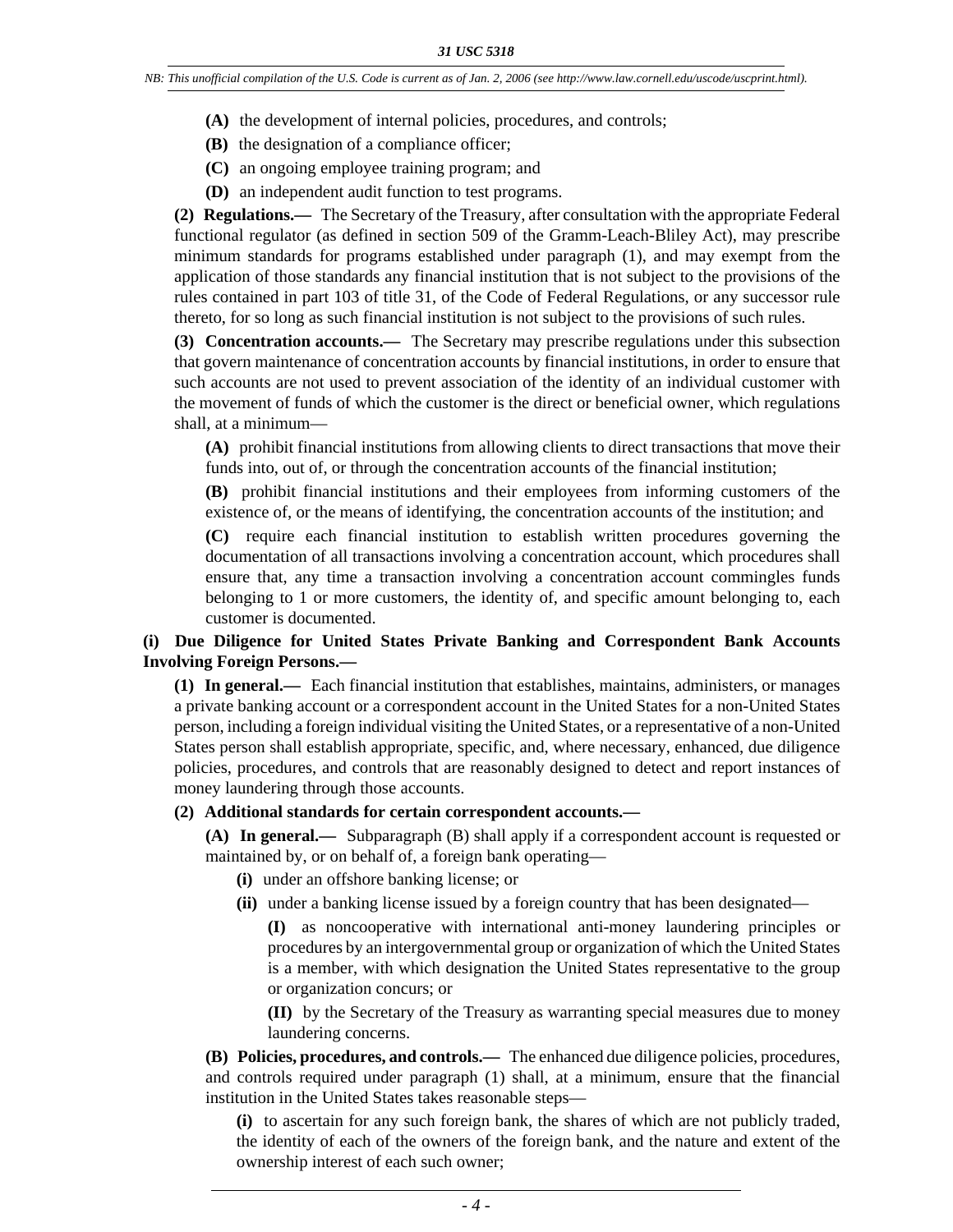**(ii)** to conduct enhanced scrutiny of such account to guard against money laundering and report any suspicious transactions under subsection (g); and

**(iii)** to ascertain whether such foreign bank provides correspondent accounts to other foreign banks and, if so, the identity of those foreign banks and related due diligence information, as appropriate under paragraph (1).

**(3) Minimum standards for private banking accounts.—** If a private banking account is requested or maintained by, or on behalf of, a non-United States person, then the due diligence policies, procedures, and controls required under paragraph (1) shall, at a minimum, ensure that the financial institution takes reasonable steps—

**(A)** to ascertain the identity of the nominal and beneficial owners of, and the source of funds deposited into, such account as needed to guard against money laundering and report any suspicious transactions under subsection (g); and

**(B)** to conduct enhanced scrutiny of any such account that is requested or maintained by, or on behalf of, a senior foreign political figure, or any immediate family member or close associate of a senior foreign political figure, that is reasonably designed to detect and report transactions that may involve the proceeds of foreign corruption.

**(4) Definitions.—** For purposes of this subsection, the following definitions shall apply:

**(A) Offshore banking license.—** The term "offshore banking license" means a license to conduct banking activities which, as a condition of the license, prohibits the licensed entity from conducting banking activities with the citizens of, or with the local currency of, the country which issued the license.

**(B) Private banking account.—** The term "private banking account" means an account (or any combination of accounts) that—

**(i)** requires a minimum aggregate deposits of funds or other assets of not less than \$1,000,000;

**(ii)** is established on behalf of 1 or more individuals who have a direct or beneficial ownership interest in the account; and

**(iii)** is assigned to, or is administered or managed by, in whole or in part, an officer, employee, or agent of a financial institution acting as a liaison between the financial institution and the direct or beneficial owner of the account.

## **(j) Prohibition on United States Correspondent Accounts With Foreign Shell Banks.—**

**(1) In general.—** A financial institution described in subparagraphs (A) through (G) of section  $5312$  (a)(2) (in this subsection referred to as a "covered financial institution") shall not establish, maintain, administer, or manage a correspondent account in the United States for, or on behalf of, a foreign bank that does not have a physical presence in any country.

**(2) Prevention of indirect service to foreign shell banks.—** A covered financial institution shall take reasonable steps to ensure that any correspondent account established, maintained, administered, or managed by that covered financial institution in the United States for a foreign bank is not being used by that foreign bank to indirectly provide banking services to another foreign bank that does not have a physical presence in any country. The Secretary of the Treasury shall, by regulation, delineate the reasonable steps necessary to comply with this paragraph.

**(3) Exception.—** Paragraphs (1) and (2) do not prohibit a covered financial institution from providing a correspondent account to a foreign bank, if the foreign bank—

**(A)** is an affiliate of a depository institution, credit union, or foreign bank that maintains a physical presence in the United States or a foreign country, as applicable; and

**(B)** is subject to supervision by a banking authority in the country regulating the affiliated depository institution, credit union, or foreign bank described in subparagraph (A), as applicable.

**(4) Definitions.—** For purposes of this subsection—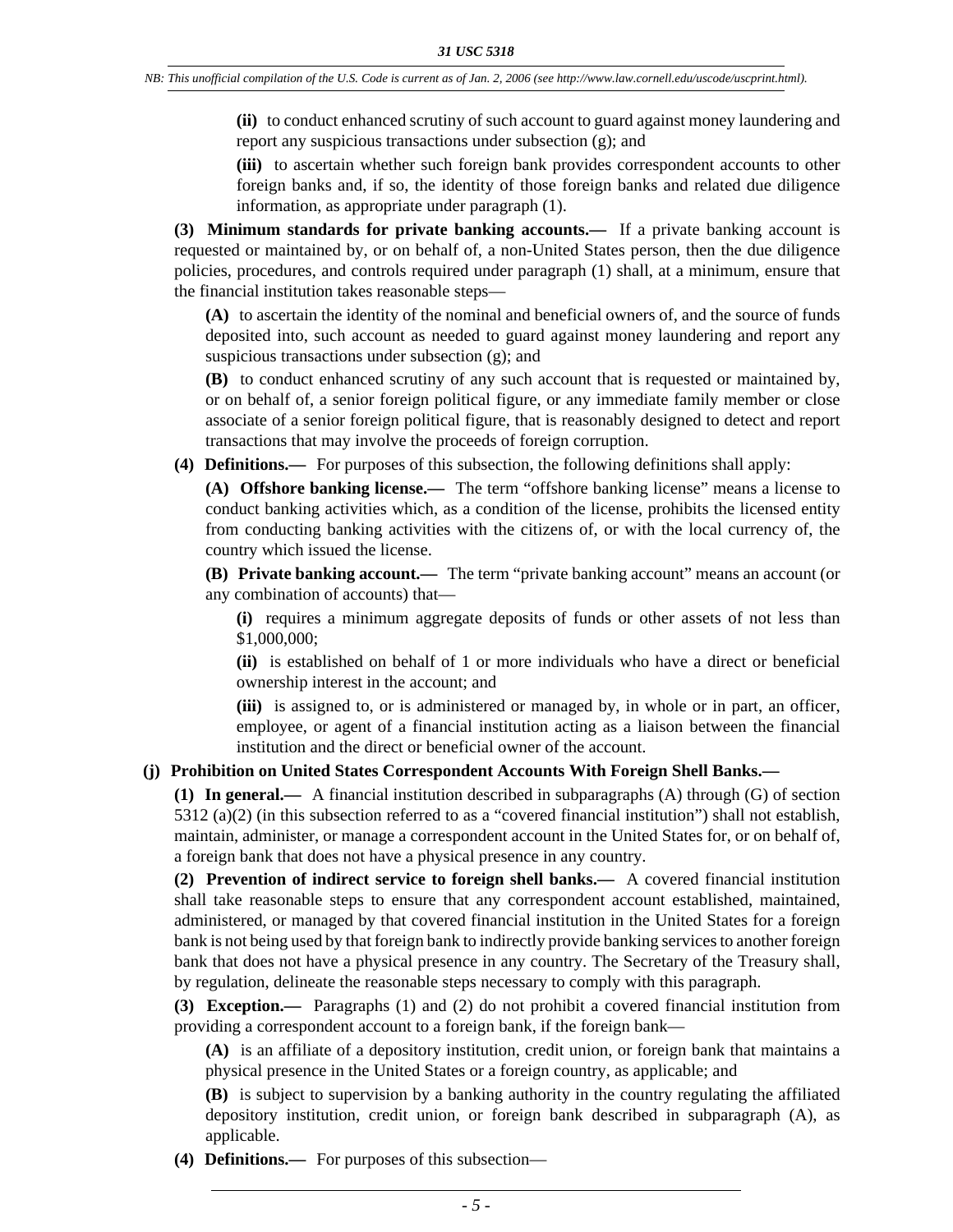**(A)** the term "affiliate" means a foreign bank that is controlled by or is under common control with a depository institution, credit union, or foreign bank; and

- **(B)** the term "physical presence" means a place of business that—
	- **(i)** is maintained by a foreign bank;

**(ii)** is located at a fixed address (other than solely an electronic address) in a country in which the foreign bank is authorized to conduct banking activities, at which location the foreign bank—

- **(I)** employs 1 or more individuals on a full-time basis; and
- **(II)** maintains operating records related to its banking activities; and

**(iii)** is subject to inspection by the banking authority which licensed the foreign bank to conduct banking activities.

## **(k) Bank Records Related to Anti-Money Laundering Programs.—**

**(1) Definitions.—** For purposes of this subsection, the following definitions shall apply:

**(A) Appropriate federal banking agency.—** The term "appropriate Federal banking agency" has the same meaning as in section 3 of the Federal Deposit Insurance Act (12 U.S.C. 1813).

**(B) Incorporated term.—** The term "correspondent account" has the same meaning as in section 5318A (e)(1)(B).

**(2) 120-hour rule.—** Not later than 120 hours after receiving a request by an appropriate Federal banking agency for information related to anti-money laundering compliance by a covered financial institution or a customer of such institution, a covered financial institution shall provide to the appropriate Federal banking agency, or make available at a location specified by the representative of the appropriate Federal banking agency, information and account documentation for any account opened, maintained, administered or managed in the United States by the covered financial institution.

- **(3) Foreign bank records.—**
	- **(A) Summons or subpoena of records.—**

**(i) In general.—** The Secretary of the Treasury or the Attorney General may issue a summons or subpoena to any foreign bank that maintains a correspondent account in the United States and request records related to such correspondent account, including records maintained outside of the United States relating to the deposit of funds into the foreign bank.

**(ii) Service of summons or subpoena.—** A summons or subpoena referred to in clause (i) may be served on the foreign bank in the United States if the foreign bank has a representative in the United States, or in a foreign country pursuant to any mutual legal assistance treaty, multilateral agreement, or other request for international law enforcement assistance.

**(B) Acceptance of service.—**

**(i) Maintaining records in the united states.—** Any covered financial institution which maintains a correspondent account in the United States for a foreign bank shall maintain records in the United States identifying the owners of such foreign bank and the name and address of a person who resides in the United States and is authorized to accept service of legal process for records regarding the correspondent account.

**(ii) Law enforcement request.—** Upon receipt of a written request from a Federal law enforcement officer for information required to be maintained under this paragraph, the covered financial institution shall provide the information to the requesting officer not later than 7 days after receipt of the request.

**(C) Termination of correspondent relationship.—**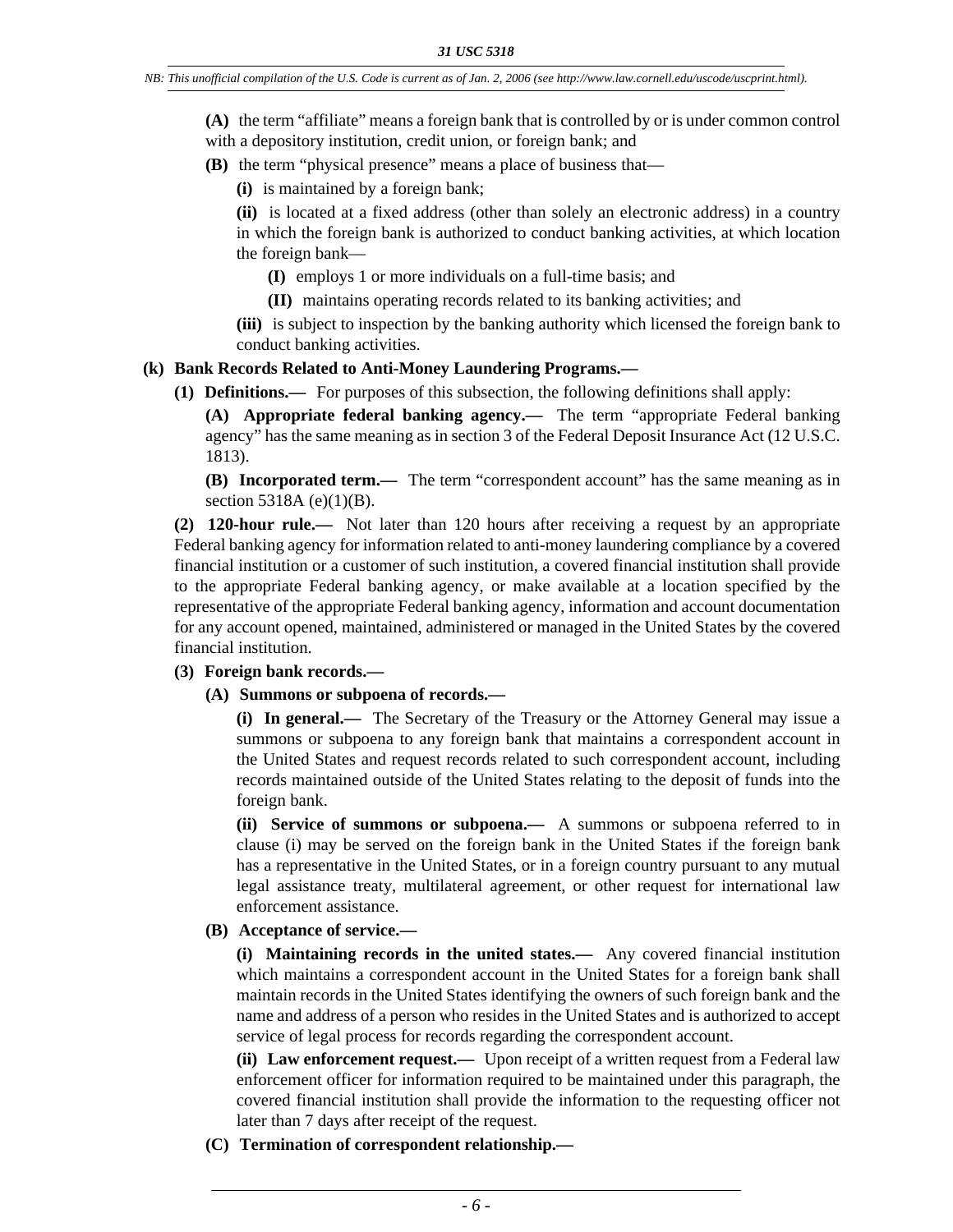**(i) Termination upon receipt of notice.—** A covered financial institution shall terminate any correspondent relationship with a foreign bank not later than 10 business days after receipt of written notice from the Secretary or the Attorney General (in each case, after consultation with the other) that the foreign bank has failed—

**(I)** to comply with a summons or subpoena issued under subparagraph (A); or

**(II)** to initiate proceedings in a United States court contesting such summons or subpoena.

**(ii) Limitation on liability.—** A covered financial institution shall not be liable to any person in any court or arbitration proceeding for terminating a correspondent relationship in accordance with this subsection.

**(iii) Failure to terminate relationship.—** Failure to terminate a correspondent relationship in accordance with this subsection shall render the covered financial institution liable for a civil penalty of up to \$10,000 per day until the correspondent relationship is so terminated.

#### **(l) Identification and Verification of Accountholders.—**

**(1) In general.—** Subject to the requirements of this subsection, the Secretary of the Treasury shall prescribe regulations setting forth the minimum standards for financial institutions and their customers regarding the identity of the customer that shall apply in connection with the opening of an account at a financial institution.

**(2) Minimum requirements.—** The regulations shall, at a minimum, require financial institutions to implement, and customers (after being given adequate notice) to comply with, reasonable procedures for—

**(A)** verifying the identity of any person seeking to open an account to the extent reasonable and practicable;

**(B)** maintaining records of the information used to verify a person's identity, including name, address, and other identifying information; and

**(C)** consulting lists of known or suspected terrorists or terrorist organizations provided to the financial institution by any government agency to determine whether a person seeking to open an account appears on any such list.

**(3) Factors to be considered.—** In prescribing regulations under this subsection, the Secretary shall take into consideration the various types of accounts maintained by various types of financial institutions, the various methods of opening accounts, and the various types of identifying information available.

**(4) Certain financial institutions.—** In the case of any financial institution the business of which is engaging in financial activities described in section  $4(k)$  of the Bank Holding Company Act of 1956 (including financial activities subject to the jurisdiction of the Commodity Futures Trading Commission), the regulations prescribed by the Secretary under paragraph (1) shall be prescribed jointly with each Federal functional regulator (as defined in section 509 of the Gramm-Leach-Bliley Act, including the Commodity Futures Trading Commission) appropriate for such financial institution.

**(5) Exemptions.—** The Secretary (and, in the case of any financial institution described in paragraph (4), any Federal agency described in such paragraph) may, by regulation or order, exempt any financial institution or type of account from the requirements of any regulation prescribed under this subsection in accordance with such standards and procedures as the Secretary may prescribe.

**(6) Effective date.—** Final regulations prescribed under this subsection shall take effect before the end of the 1-year period beginning on the date of enactment of the International Money Laundering Abatement and Financial Anti-Terrorism Act of 2001.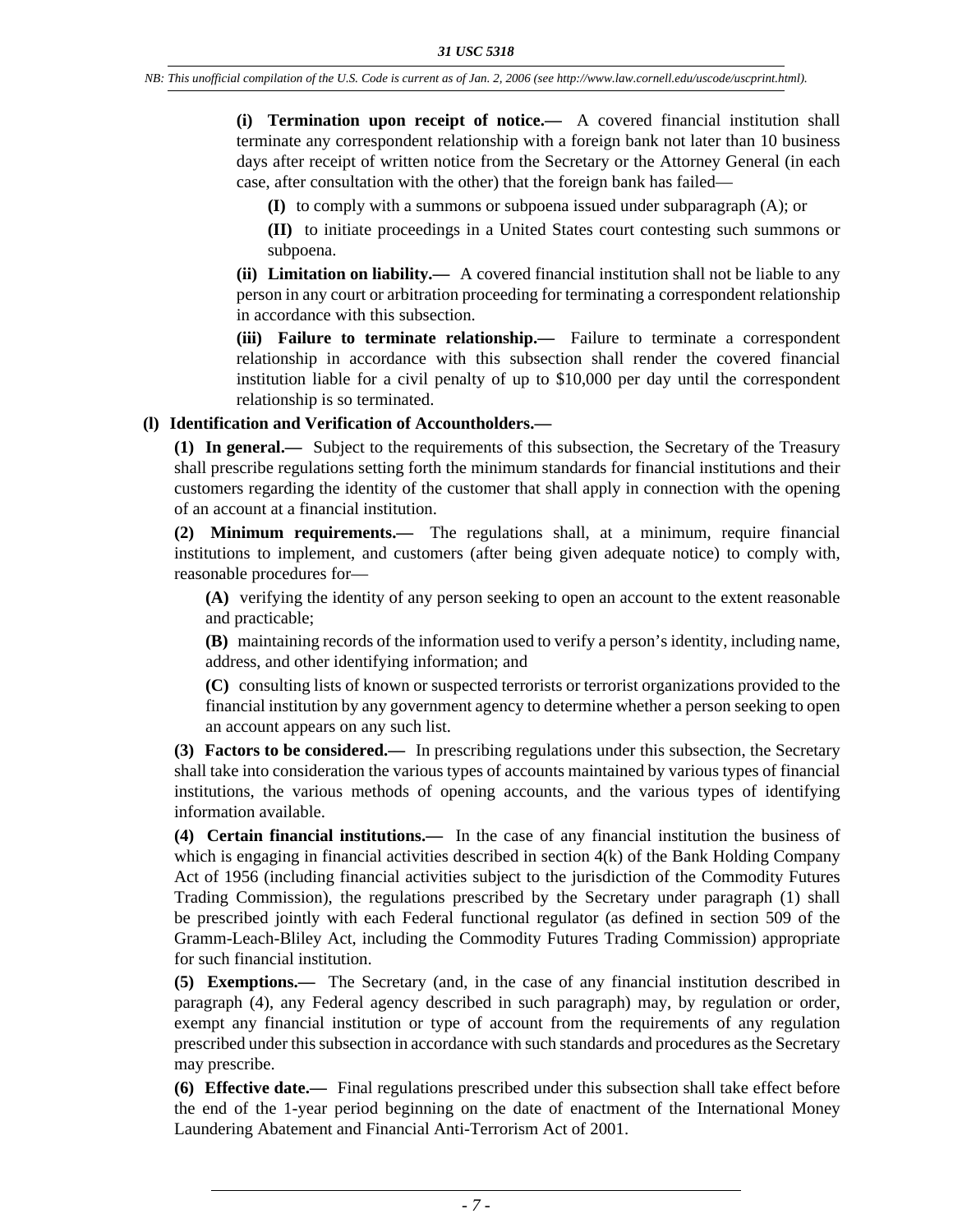**(m) Applicability of Rules.—** Any rules promulgated pursuant to the authority contained in section 21 of the Federal Deposit Insurance Act (12 U.S.C. 1829b) shall apply, in addition to any other financial institution to which such rules apply, to any person that engages as a business in the transmission of funds, including any person who engages as a business in an informal money transfer system or any network of people who engage as a business in facilitating the transfer of money domestically or internationally outside of the conventional financial institutions system.

## **(n) Reporting of Certain Cross-Border Transmittals of Funds.—**

**(1) In general.—** Subject to paragraphs (3) and (4), the Secretary shall prescribe regulations requiring such financial institutions as the Secretary determines to be appropriate to report to the Financial Crimes Enforcement Network certain cross-border electronic transmittals of funds, if the Secretary determines that reporting of such transmittals is reasonably necessary to conduct the efforts of the Secretary against money laundering and terrorist financing.

**(2) Limitation on reporting requirements.—** Information required to be reported by the regulations prescribed under paragraph (1) shall not exceed the information required to be retained by the reporting financial institution pursuant to section 21 of the Federal Deposit Insurance Act and the regulations promulgated thereunder, unless—

**(A)** the Board of Governors of the Federal Reserve System and the Secretary jointly determine that a particular item or items of information are not currently required to be retained under such section or such regulations; and

**(B)** the Secretary determines, after consultation with the Board of Governors of the Federal Reserve System, that the reporting of such information is reasonably necessary to conduct the efforts of the Secretary to identify cross-border money laundering and terrorist financing.

**(3) Form and manner of reports.—** In prescribing the regulations required under paragraph (1), the Secretary shall, subject to paragraph (2), determine the appropriate form, manner, content, and frequency of filing of the required reports.

**(4) Feasibility report.—**

**(A) In general.—** Before prescribing the regulations required under paragraph (1), and as soon as is practicable after the date of enactment of the National Intelligence Reform Act of 2004, the Secretary shall submit a report to the Committee on Banking, Housing, and Urban Affairs of the Senate and the Committee on Financial Services of the House of Representatives that—

**(i)** identifies the information in cross-border electronic transmittals of funds that may be found in particular cases to be reasonably necessary to conduct the efforts of the Secretary to identify money laundering and terrorist financing, and outlines the criteria to be used by the Secretary to select the situations in which reporting under this subsection may be required;

**(ii)** outlines the appropriate form, manner, content, and frequency of filing of the reports that may be required under such regulations;

**(iii)** identifies the technology necessary for the Financial Crimes Enforcement Network to receive, keep, exploit, protect the security of, and disseminate information from reports of cross-border electronic transmittals of funds to law enforcement and other entities engaged in efforts against money laundering and terrorist financing; and

**(iv)** discusses the information security protections required by the exercise of the Secretary's authority under this subsection.

**(B) Consultation.—** In reporting the feasibility report under subparagraph (A), the Secretary may consult with the Bank Secrecy Act Advisory Group established by the Secretary, and any other group considered by the Secretary to be relevant.

**(5) Regulations.—**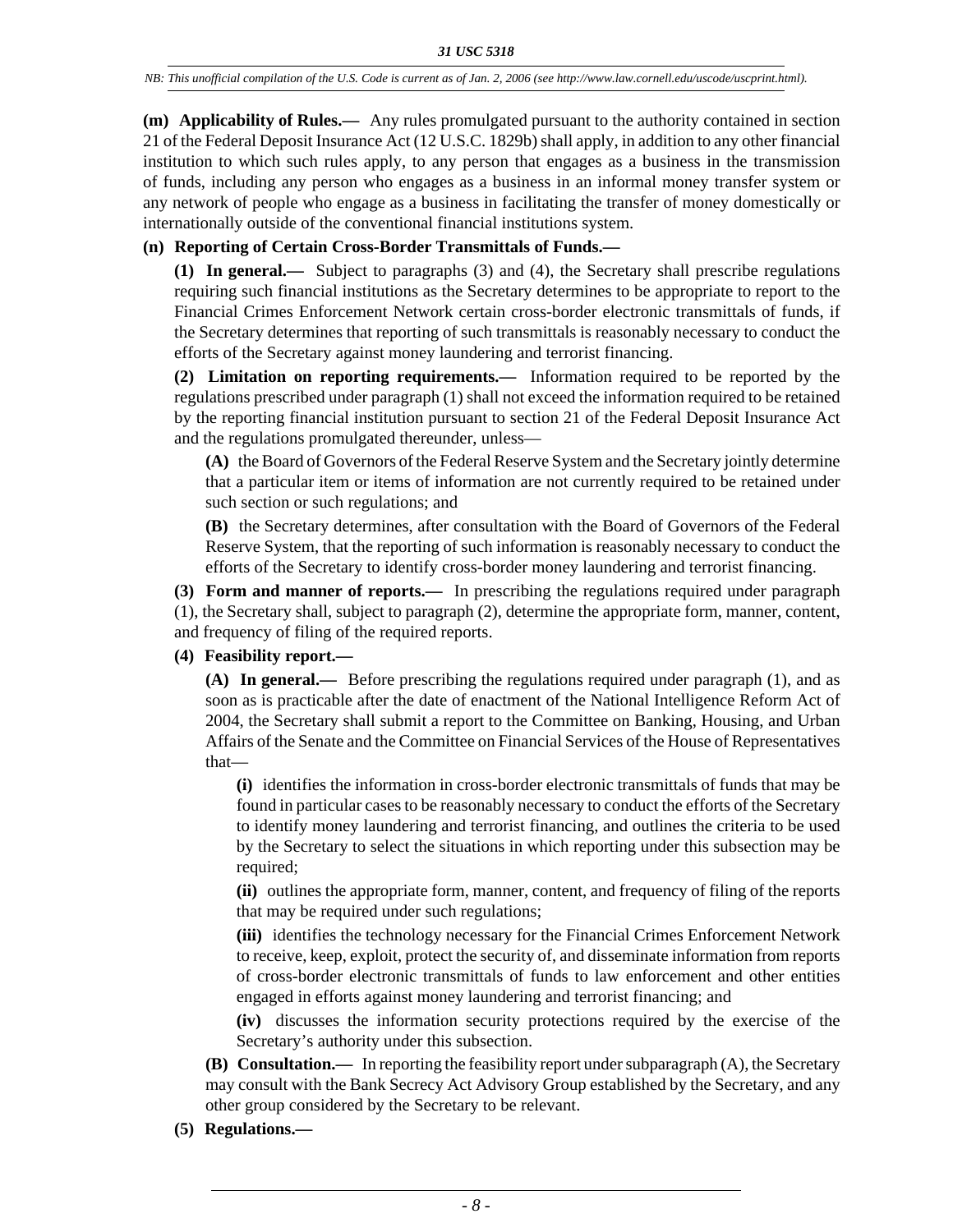**(A) In general.—** Subject to subparagraph (B), the regulations required by paragraph (1) shall be prescribed in final form by the Secretary, in consultation with the Board of Governors of the Federal Reserve System, before the end of the 3-year period beginning on the date of enactment of the National Intelligence Reform Act of 2004.

**(B) Technological feasibility.—** No regulations shall be prescribed under this subsection before the Secretary certifies to the Congress that the Financial Crimes Enforcement Network has the technological systems in place to effectively and efficiently receive, keep, exploit, protect the security of, and disseminate information from reports of cross-border electronic transmittals of funds to law enforcement and other entities engaged in efforts against money laundering and terrorist financing.

## *Footnotes*

1 See References in Text note below.

<sup>2</sup> See References in Text note below.

(Pub. L. 97–258, Sept. 13, 1982, 96 Stat. 999; Pub. L. 99–570, title I, § 1356(a), (b), (c)(2), Oct. 27, 1986, 100 Stat. 3207–23, 3207–24; Pub. L. 100–690, title VI, §§ 6185(e), 6469 (c), Nov. 18, 1988, 102 Stat. 4357, 4377; Pub. L. 102–550, title XV, §§ 1504(d)(1), 1513, 1517 (b), Oct. 28, 1992, 106 Stat. 4055, 4058, 4059; Pub. L. 103–322, title XXXIII, § 330017(b)(1), Sept. 13, 1994, 108 Stat. 2149; Pub. L. 103–325, title IV, §§ 403(a), 410, 413 (b)(1), Sept. 23, 1994, 108 Stat. 2245, 2252, 2254; Pub. L. 107–56, title III, §§ 312(a), 313 (a), 319 (b), 325, 326 (a), 351, 352 (a), 358 (b), 359 (c), 365 (c)(2)(B), Oct. 26, 2001, 115 Stat. 304, 306, 312, 317, 320, 322, 326, 328, 335; Pub. L. 108–159, title VIII, § 811(g), Dec. 4, 2003, 117 Stat. 2012; Pub. L. 108–458, title VI, §§ 6202(h), 6203 (c), (d), 6302, Dec. 17, 2004, 118 Stat. 3746–3748.)

#### **Historical and Revision Notes**

|      | <b>Revised Section</b> | Source (U.S. Code)             | Source (Statutes at Large)                                                             |
|------|------------------------|--------------------------------|----------------------------------------------------------------------------------------|
| 5318 |                        | 31:1054(a), (b)(1st sentence). | Oct. 26, 1970, Pub. L. 91-508, §§<br>205(a), (b)(1st sentence), 206, 84<br>Stat. 1120. |
|      |                        | 31:1055.                       |                                                                                        |

In the section, before clause (1), the words "have the responsibility to assure compliance with the requirements of this chapter" in 31:1054(a) are omitted as unnecessary because of section 321 of the revised title. The words "(except under section 5315 of this title and regulations prescribed under section 5315)" are added because 31:1141–1143 was not enacted as a part of the Currency and Foreign Transactions Reporting Act that is restated in this subchapter. In clause (1), the words "duties and powers" are substituted for "responsibilities" for consistency in the revised title and with other titles of the United States Code. The words "bank supervisory agency, or other" are omitted as surplus. In clause (2), the words "by regulation" and "as he may deem" are omitted as surplus. The words "and regulations prescribed under this subchapter" are added because of the restatement. In clause (3), the word "prescribe" is substituted for "make" in 31:1055 for consistency in the revised title and with other titles of the Code. The words "otherwise imposed", 31:1055(1st sentence), and the words "in his discretion" are omitted as surplus.

## **References in Text**

Section 21 of the Federal Deposit Insurance Act, referred to in subsecs. (b)(1), (m), and (n)(2), is classified to section 1829b of Title 12, Banks and Banking.

Section 411 of the National Housing Act, referred to in subsec. (b)(1), which was classified to section 1730d of Title 12, was repealed by Pub. L. 101–73, title IV, § 407, Aug. 9, 1989, 103 Stat. 363.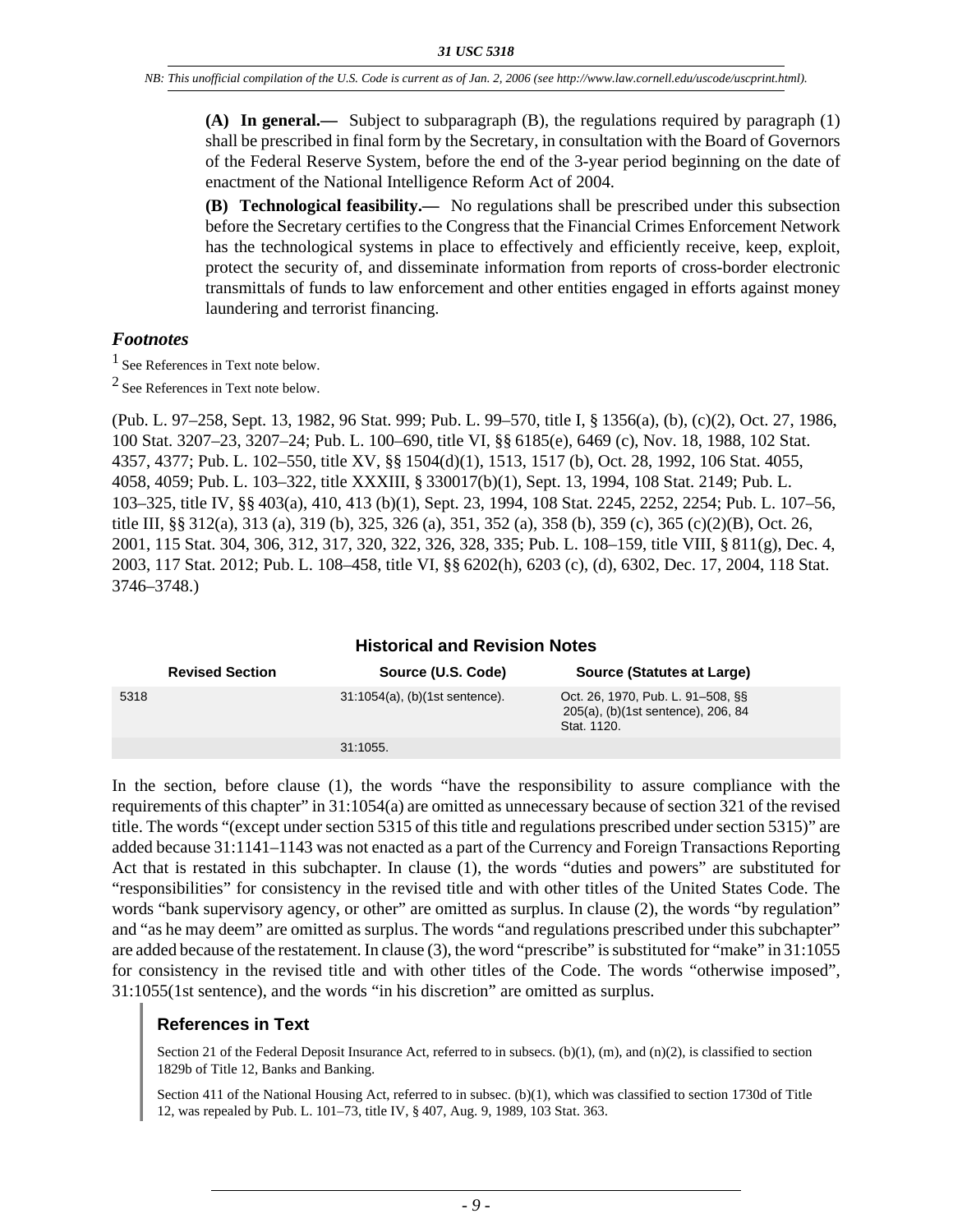Chapter 2 of Public Law 91–508 (12 U.S.C. 1951 et seq.), referred to in subsec. (b)(1), probably means chapter 2 (§§ 121 to 129) of title I of Pub. L. 91–508, Oct. 26, 1970, 84 Stat. 1116, which is classified generally to chapter 21 (§ 1951 et seq.) of Title 12. For complete classification of chapter 2 to the Code, see Tables.

Subsection (a)(5), referred to in subsec. (f), was redesignated subsection (a)(6) by section  $410(a)(2)$  of Pub. L. 103–325.

Section 18(w) of the Federal Deposit Insurance Act, referred to in subsec.  $(g)(2)(B)(i)(I)$ , is classified to section 1828 (w) of Title 12, Banks and Banking.

Section 509 of the Gramm-Leach-Bliley Act, referred to in subsecs. (h)(2) and (l)(4), is classified to section 6809 of Title 15, Commerce and Trade.

Section  $4(k)$  of the Bank Holding Company Act of 1956, referred to in subsec. (1)(4), is classified to section 1843 (k) of Title 12, Banks and Banking.

The date of enactment of the International Money Laundering Abatement and Financial Anti-Terrorism Act of 2001, referred to in subsec. (l)(6), is the date of enactment of title III of Pub. L. 107–56, which was approved Oct. 26, 2001.

The date of enactment of the National Intelligence Reform Act of 2004, referred to in subsec.  $(n)(4)(A)$ ,  $(5)(A)$ , probably means the date of enactment of the National Security Intelligence Reform Act of 2004, title I of Pub. L. 108–458, which was approved Dec. 17, 2004.

For provisions relating to the Bank Secrecy Act Advisory Group, referred to in subsec. (n)(4)(B), see section 1564 of Pub. L. 102–550, which is set out as a note under section 5311 of this title.

#### **Amendments**

2004—Subsec. (h)(3). Pub. L. 108–458, § 6202(h), made technical correction to directory language of Pub. L. 107–56, § 325. See 2001 Amendment note below.

Subsec. (i)(3)(B). Pub. L. 108–458, §  $6203(c)(1)$ , inserted comma before "that is reasonably designed".

Subsec. (i)(4). Pub. L.  $108-458$ , §  $6203(c)(2)$ , substituted "Definitions" for "Definition" in heading.

Subsec. (k)(1)(B). Pub. L. 108–458, § 6203(d), substituted "section 5318A (e)(1)(B)" for "section 5318A (f)(1)(B)".

Subsec. (n). Pub. L. 108–458, § 6302, added subsec. (n).

2003—Subsecs. (l), (m). Pub. L. 108–159 redesignated subsec. (l), relating to applicability of rules, as (m).

2001—Subsec. (a)(2), (3). Pub. L. 107–56, § 365(c)(2)(B)(ii), inserted "or nonfinancial trades or businesses" after "financial institutions".

Subsec. (a)(4). Pub. L. 107–56, § 365(c)(2)(B)(i), inserted "or nonfinancial trade or business" after "financial institution" in two places.

Subsec. (c)(1). Pub. L. 107–56, § 365(c)(2)(B)(i), inserted "or nonfinancial trade or business" after "financial institution".

Subsec. (f). Pub. L. 107–56,  $\S 365(c)(2)(B)(i)$ , inserted "or nonfinancial trade or business" after "financial institution" in introductory provisions.

Subsec. (g)(2). Pub. L. 107–56, § 351(b), reenacted heading without change and amended text generally. Prior to amendment, text read as follows: "A financial institution, and a director, officer, employee, or agent of any financial institution, who voluntarily reports a suspicious transaction, or that reports a suspicious transaction pursuant to this section or any other authority, may not notify any person involved in the transaction that the transaction has been reported."

Subsec. (g)(3). Pub. L. 107–56, § 351(a), reenacted heading without change and amended text generally. Prior to amendment, text read as follows: "Any financial institution that makes a disclosure of any possible violation of law or regulation or a disclosure pursuant to this subsection or any other authority, and any director, officer, employee, or agent of such institution, shall not be liable to any person under any law or regulation of the United States or any constitution, law, or regulation of any State or political subdivision thereof, for such disclosure or for any failure to notify the person involved in the transaction or any other person of such disclosure."

Subsec. (g)(4)(B). Pub. L. 107-56, § 358(b), substituted ", supervisory agency, or United States intelligence agency for use in the conduct of intelligence or counterintelligence activities, including analysis, to protect against international terrorism" for "or supervisory agency".

Subsec. (h). Pub. L. 107–56, § 352(a), reenacted heading without change and amended text of subsec. (h) generally. Prior to amendment, text read as follows: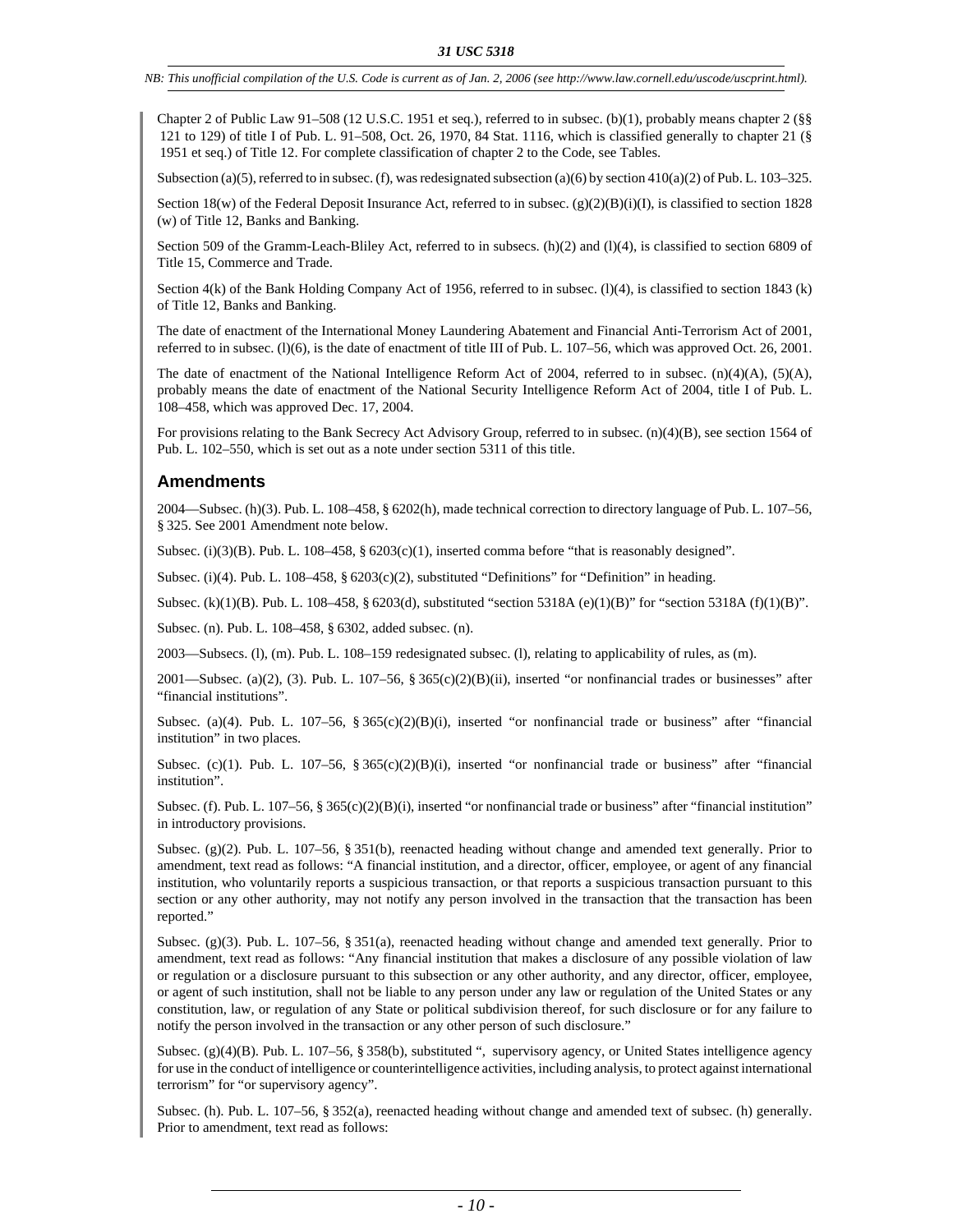#### *31 USC 5318*

#### *NB: This unofficial compilation of the U.S. Code is current as of Jan. 2, 2006 (see http://www.law.cornell.edu/uscode/uscprint.html).*

"(1) In general.—In order to guard against money laundering through financial institutions, the Secretary may require financial institutions to carry out anti-money laundering programs, including at a minimum

"(A) the development of internal policies, procedures, and controls,

"(B) the designation of a compliance officer,

"(C) an ongoing employee training program, and

"(D) an independent audit function to test programs.

"(2) Regulations.—The Secretary may prescribe minimum standards for programs established under paragraph (1)."

Subsec. (h)(3). Pub. L. 107–56, § 325, as amended by Pub. L. 108–458, § 6202(h), added par. (3).

Subsec. (i). Pub. L. 107–56, § 312(a), added subsec. (i).

Subsec. (j). Pub. L. 107–56, § 313(a), added subsec. (j).

Subsec. (k). Pub. L. 107–56, § 319(b), added subsec. (k).

Subsec. (1). Pub. L. 107–56, § 359(c), added subsec. (1) relating to applicability of rules.

Pub. L. 107–56, § 326(a), added subsec. (l) relating to identification and verification of accountholders.

1994—Subsec. (a)(5). Pub. L. 103–325, § 410(a), added par. (5). Former par. (5) redesignated (6).

Subsec. (a)(6). Pub. L. 103–325, § 410(b), inserted "under this paragraph or paragraph (5)" after "revoke an exemption" in penultimate sentence.

Pub. L. 103–325, § 410(a)(2), redesignated par. (5) as (6).

Subsec. (g). Pub. L. 103–322, § 330017(b)(1), and Pub. L. 103–325, § 413(b)(1), amended directory language of Pub. L. 102–550, § 1517(b), identically. See 1992 Amendment note below.

Subsec. (g)(4). Pub. L. 103–325, § 403(a), added par. (4).

Subsec. (h). Pub. L. 103–322, § 330017(b)(1), and Pub. L. 103–325, § 413(b)(1), amended directory language of Pub. L. 102–550, § 1517(b), identically. See 1992 Amendment note below.

1992—Subsec. (a)(1). Pub. L. 102–550, § 1504(d)(1), substituted "supervising agency and the United States Postal Service" for "supervising agency or the Postal Inspection Service and the Postal Service".

Subsec. (a)(2). Pub. L. 102–550, § 1513, inserted before semicolon "or to guard against money laundering".

Subsecs. (g), (h). Pub. L. 102–550, § 1517(b), as amended by Pub. L. 103–322, § 330017(b)(1), and Pub. L. 103–325,  $§$  413(b)(1), added subsecs. (g) and (h).

1988—Subsec. (a)(1). Pub. L. 100–690, § 6469(c), inserted "or the Postal Inspection Service" after "appropriate supervising agency".

Pub. L. 100–690, § 6185(e), inserted "and the Postal Service" after "appropriate supervising agency".

1986—Pub. L. 99–570, § 1356(c)(2), substituted "Compliance, exemptions, and summons authority" for "Compliance and exemptions" in section catchline.

Subsec. (a). Pub. L. 99–570, § 1356(a)(1)–(5), designated existing provisions as subsec. (a), added subsec. heading, inserted "except as provided in subsection (b)(2)," in par. (1), added pars. (3) and (4), and redesignated former par. (3) as (5).

Subsecs. (b) to (e). Pub. L. 99–570, § 1356(a)(6), added subsecs. (b) to (e).

Subsec. (f). Pub. L. 99–570, § 1356(b), added subsec. (f).

#### **Effective Date of 2004 Amendment**

Amendment by sections 6202(h) and 6203(c), (d) of Pub. L. 108–458 effective as if included in Pub. L. 107–56, as of the date of enactment of such Act, and no amendment made by Pub. L. 107–56 that is inconsistent with such amendment to be deemed to have taken effect, see section 6205 of Pub. L. 108–458, set out as a note under section 1828 of Title 12, Banks and Banking.

#### **Effective Date of 2003 Amendment**

Amendment by Pub. L. 108–159 subject to joint regulations establishing effective dates as prescribed by Federal Reserve Board and Federal Trade Commission, except as otherwise provided, see section 3 of Pub. L. 108–159, set out as a note under section 1681 of Title 15, Commerce and Trade.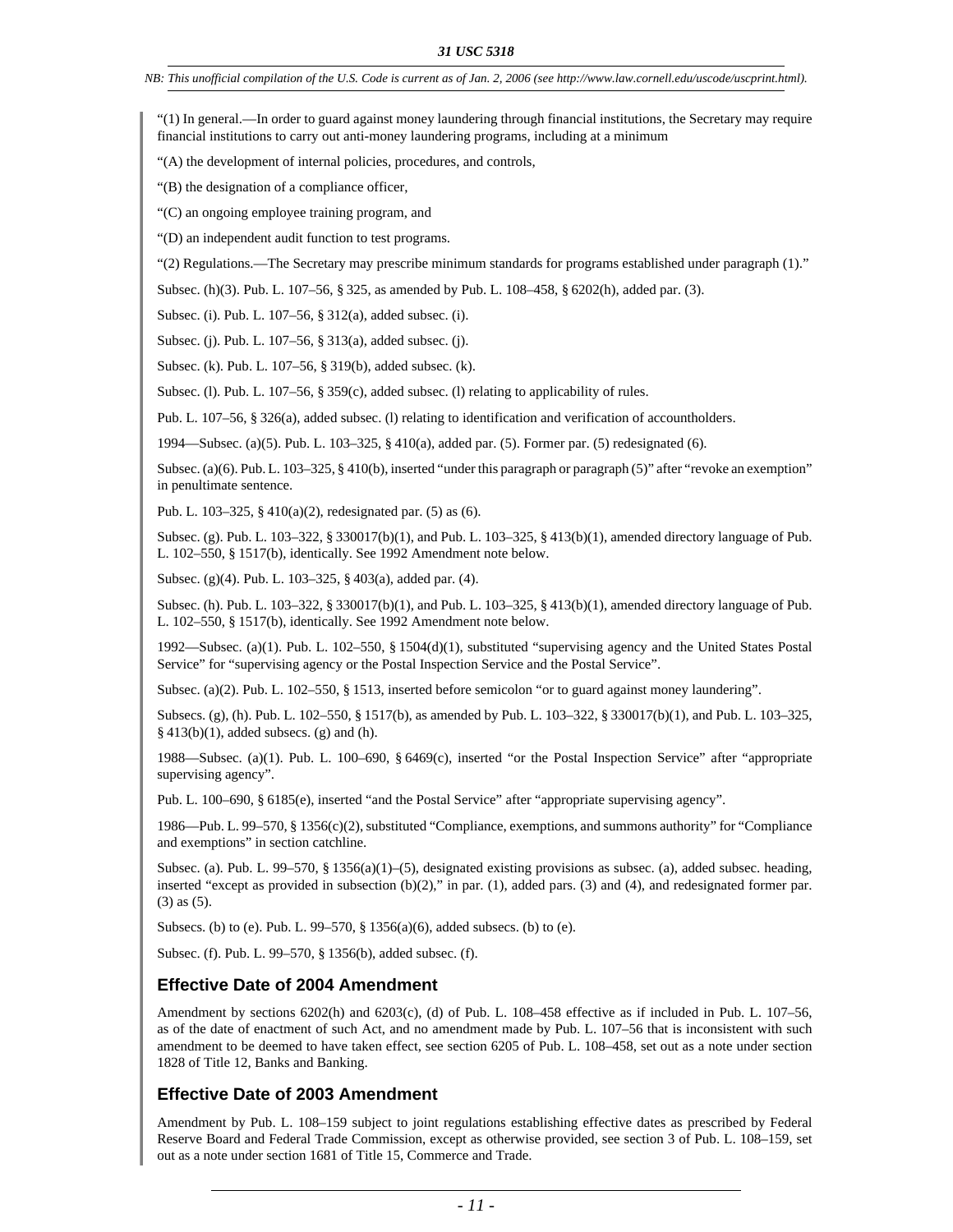# **Effective Date of 2001 Amendment**

Pub. L. 107–56, title III, § 312(b)(2), Oct. 26, 2001, 115 Stat. 306, provided that: "Section 5318 (i) of title 31, United States Code, as added by this section, shall take effect 270 days after the date of enactment of this Act [Oct. 26, 2001], whether or not final regulations are issued under paragraph (1) [set out below], and the failure to issue such regulations shall in no way affect the enforceability of this section [amending this section and enacting provisions set out as a note below] or the amendments made by this section. Section 5318 (i) of title 31, United States Code, as added by this section, shall apply with respect to accounts covered by that section 5318 (i), that are opened before, on, or after the date of enactment of this Act."

Pub. L. 107–56, title III, § 313(b), Oct. 26, 2001, 115 Stat. 307, provided that: "The amendment made by subsection (a) [amending this section] shall take effect at the end of the 60-day period beginning on the date of enactment of this Act [Oct. 26, 2001]."

Pub. L. 107–56, title III, § 352(b), Oct. 26, 2001, 115 Stat. 322, provided that: "The amendment made by subsection (a) [amending this section] shall take effect at the end of the 180-day period beginning on the date of enactment of this Act [Oct. 26, 2001]."

Amendment by section 358(b) of Pub. L. 107–56 applicable with respect to reports filed or records maintained on, before, or after Oct. 26, 2001, see section 358(h) of Pub. L. 107–56, set out as a note under section 1829b of Title 12, Banks and Banking.

# **Effective Date of 1994 Amendment**

Section 330017(b)(1) of Pub. L. 103–322 and section 413(b)(1) of Pub. L. 103–325 provided that the identical amendments made by those sections are effective Oct. 28, 1992.

## **Regulations**

Pub. L. 107–56, title III, § 312(b)(1), Oct. 26, 2001, 115 Stat. 305, provided that: "Not later than 180 days after the date of enactment of this Act [Oct. 26, 2001], the Secretary [of the Treasury], in consultation with the appropriate Federal functional regulators (as defined in section 509 of the Gramm-Leach-Bliley Act [15 U.S.C. 6809]) of the affected financial institutions, shall further delineate, by regulation, the due diligence policies, procedures, and controls required under section 5318 (i)(1) of title 31, United States Code, as added by this section."

Pub. L. 107–56, title III, § 352(c), Oct. 26, 2001, 115 Stat. 322, provided that: "Before the end of the 180-day period beginning on the date of enactment of this Act [Oct. 26, 2001], the Secretary [of the Treasury] shall prescribe regulations that consider the extent to which the requirements imposed under this section [amending this section and enacting provisions set out as a note above] are commensurate with the size, location, and activities of the financial institutions to which such regulations apply."

# **Grace Period**

Pub. L. 107–56, title III, § 319(c), Oct. 26, 2001, 115 Stat. 314, provided that: "Financial institutions shall have 60 days from the date of enactment of this Act [Oct. 26, 2001] to comply with the provisions of section 5318 (k) of title 31, United States Code, as added by this section."

# **"Federal Functional Regulator" Includes Commodity Futures Trading Commission**

Pub. L. 107–56, title III, § 321(c), Oct. 26, 2001, 115 Stat. 315, provided that: "For purposes of this Act [probably should be "title", see Short Title of 2001 Amendment note set out under section 5301 of this title] and any amendment made by this Act to any other provision of law, the term 'Federal functional regulator' includes the Commodity Futures Trading Commission."

#### **Reporting of Suspicious Activities by Securities Brokers and Dealers; Investment Company Study**

Pub. L. 107–56, title III, § 356(a), (b), Oct. 26, 2001, 115 Stat. 324, provided that:

"(a) Deadline for Suspicious Activity Reporting Requirements for Registered Brokers and Dealers.—The Secretary [of the Treasury], after consultation with the Securities and Exchange Commission and the Board of Governors of the Federal Reserve System, shall publish proposed regulations in the Federal Register before January 1, 2002, requiring brokers and dealers registered with the Securities and Exchange Commission under the Securities Exchange Act of 1934 [15 U.S.C. 78a et seq.] to submit suspicious activity reports under section 5318 (g) of title 31, United States Code. Such regulations shall be published in final form not later than July 1, 2002.